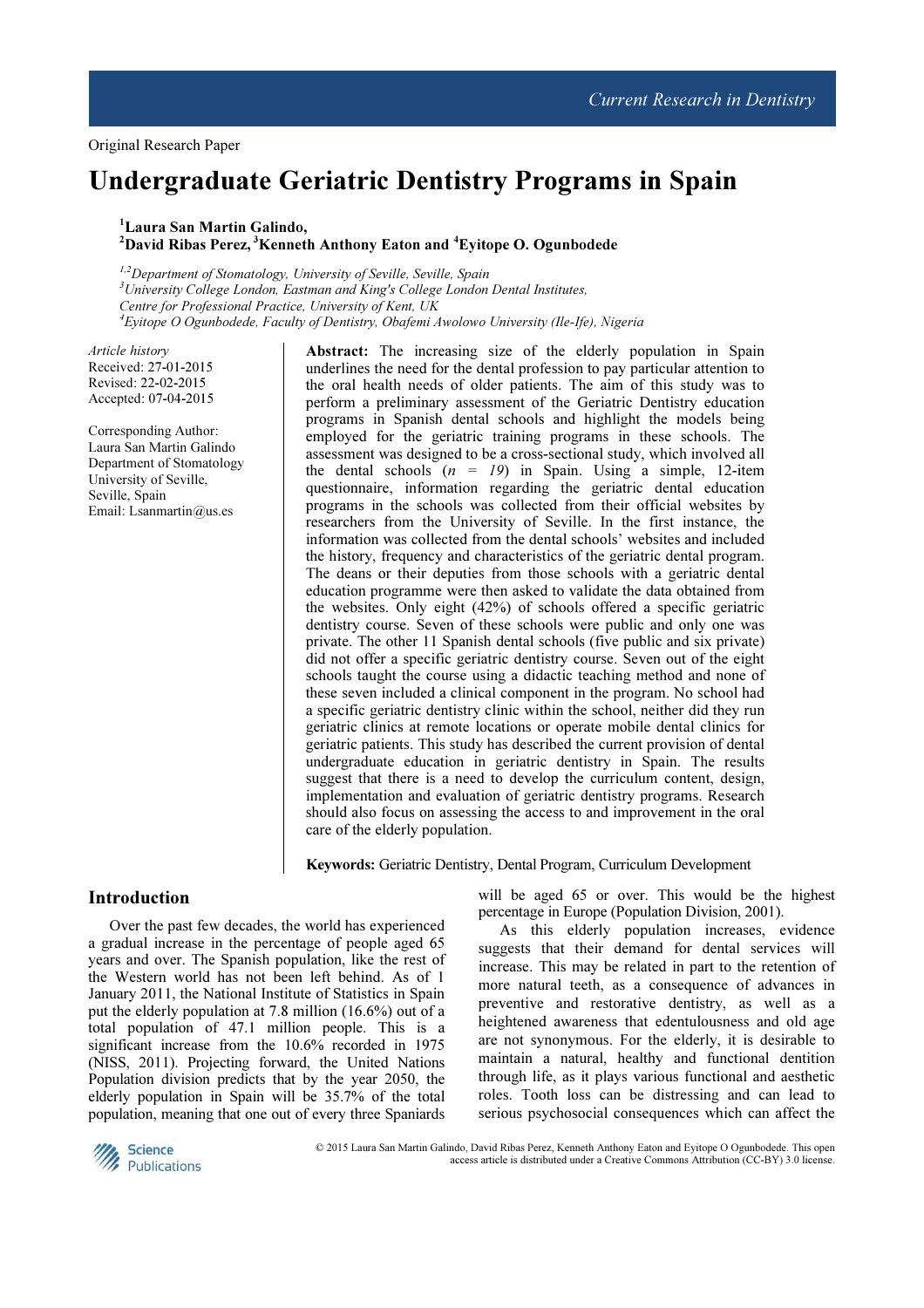person's wellbeing and quality of life (Gerritsen et al., 2010). The goal must be to make aging a pleasant experience by promoting good oral health well into the late sixties and beyond. Social interactions, self esteem, dietary choices and nutrition in old age should be enhanced by good oral health. In developed countries, studies have indicated that in most industrialized countries, at the turn of the millennium about 20% of elderly people were edentulous (Fiske, 2000; Budtz-Jorgensen, 1999).

Several models for geriatric dental education exist across the globe (Shah, 2010; IMGD, 2012). However, in Spain, very little is known about the presence of or the type of models employed for undergraduate geriatric dental education by the nation's nineteen dental schools. Geriatric dentistry has typically been taught in various countries at three levels: Undergraduate, postgraduate or as part of continuing professional development (Shah, 2010). There is very wide variation in their duration, course contents and level of specialization (Bullock et al., 2010). A study conducted across some European dental schools (three Spanish dental schools included) showed that most (93%) of the schools that were surveyed had some form of geriatric dental education. There were various combinations of didactic and clinical components, some of which were taught onsite (in geriatric clinics) or at remote locations. It was also taught as a part of other core dental disciplines such as Oral Medicine and Prosthodontics (Preshaw and Mohammad, 2005). In the United States (US), where more extensive studies have been conducted, all pre-doctoral programs were reported to have some form of geriatric dentistry in their teaching curriculum with '63% of schools having a geriatric program director or chairman of the geriatric section'. Ninety-eight percent of US schools had required didactic components (Mohammad et al., 2003). To the best of our knowledge, an assessment of the state of geriatric dental programs and/or models for undergraduate geriatric dental education has not been conducted in Spain.

For the purpose of this study, Geriatric Dentistry education will be defined as 'that portion of the dental curriculum that deals with special knowledge, attitudes and technical skills required in the provision of oral health care to older adults'(Preshaw and Mohammad, 2005).

### Aim

The aim of this investigation was to perform a preliminary assessment of the Geriatric Dentistry education programs in all nineteen Spanish dental schools and highlight the models being employed for the geriatric training programs in these schools.

# Material and Methods

The study was designed to be a cross-sectional study. All the dental schools  $(n = 19)$  in Spain were surveyed.

Using a simple, 12-item questionnaire (the questions are shown in Table 3), information was collected from the official websites of all the schools regarding the geriatric dental education programs. Information collected included the history, frequency and characteristics of the geriatric dental program.

Subsequently, the data were translated into the Spanish language and validated by the Dean or a Deputy from the schools whose websites indicated that there was a course in geriatric dentistry at their school.

For this study, IRB/Ethics approval was not required or sought as all the data were available on open access from the websites of all the schools and the participants were informed that it was taking place The Deans or their deputies who validated the data from their schools gave implied consent by agreeing to this action.

# Results

There are nineteen dental schools in Spain; twelve of these are public and seven are private. Data obtained from the various school websites revealed that only 8 (42%) of Spanish dental schools offered a specific geriatric dentistry course (Table 1).

Of the eight dental schools that have geriatric dentistry programs, seven were public and the other one was private (Table 2).

The other eleven dental schools did not have undergraduate geriatric education, but in some schools prosthodontics or medical pathology departments were responsible for teaching undergraduates geriatric dentistry. When geographical distribution was considered, 8 (42%) of schools were located in the north of Spain, while 2 (11%) were in the south, 4 (21%) in the west and 5 (26%) in Madrid (the capital.) Eleven (92%) of the public schools were more than twenty years old. In contrast all the private schools universities were less than twenty years old (Table 2).

Only one school reported a clinical component in the geriatric dentistry program. Seven out of the eight schools taught the course using a didactic teaching method and none of these seven included a clinical component in the program. No school had a specific geriatric dentistry clinic within the school, neither did they run geriatric clinics at remote locations or operate mobile dental clinics for geriatric patients. No school had a separate department for geriatric dentistry or a head of the geriatric program. Of the eight schools, which taught geriatric dentistry, six (75.0%) offered the geriatric course as a mandatory requirement. ECTS credits were allocated to the course but the number of credits varied amongst the eight schools ranging from 3 credits (Santiago and San Pablo Valencia) to 7 credits (Zaragoza). The onset of the geriatric courses could not be ascertained from the school websites and most schools did not indicate the presence of a postgraduate training program for geriatric dentistry (Table 3).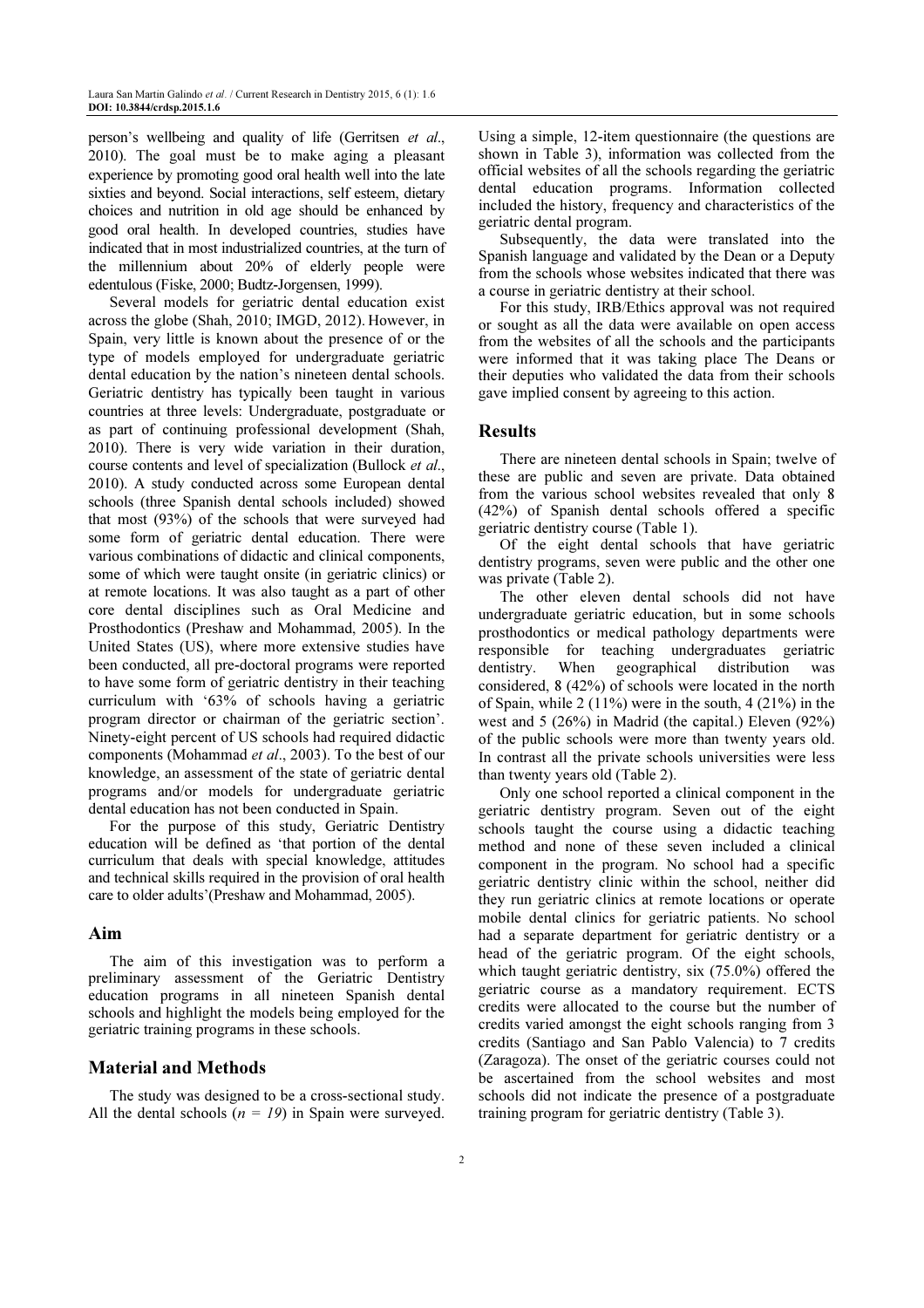## Table 1. Spanish Dental Schools with a specific geriatric course in their undergraduate curriculum

Presence of specific geriatric course in the curriculum

| N <sub>0</sub>                        | Yes                                    |
|---------------------------------------|----------------------------------------|
| FO. Universidad de Barcelona          | FO. Universidad CEU San Pablo Valencia |
| FO. Universidad Complutense de Madrid | FO. Universidad de Granada             |
| FMO. Universidad del País Vasco       | FMO. Universidad de Murcia             |
| FO Universidad Internacional Cataluña | FO. Universidad Rey Juan Carlos Madrid |
| Universidad Católica de Valencia      | FMO. Santiago de Compostela            |
| FO. Universidad Europea de Madrid     | FO. Universidad de Sevilla             |
| FO. Universidad CEU San Pablo Madrid  | FMO. Universidad de Valencia           |

FMO. Universidad de Salamanca FO. Universidad de Zaragoza

FO. Universidad Alfonso X el Sabio (Madrid) FM. Universidad de Oviedo

FCS. UE Miguel de Cervantes (Valladolid)

Table 2. Presence/Absence of a geriatric dentistry course in the undergraduate curriculum of Spanish dental schools according to private or public ownership, geographical location and age of the universities

|                         | Public      |                               |               | Private     |                               |               | Total       |                               |               |  |
|-------------------------|-------------|-------------------------------|---------------|-------------|-------------------------------|---------------|-------------|-------------------------------|---------------|--|
|                         | Yes $(\% )$ | No $\left(\frac{9}{0}\right)$ | Total $(\% )$ | Yes $(\% )$ | No $\left(\frac{9}{0}\right)$ | Total $(\% )$ | Yes $(\% )$ | No $\left(\frac{9}{6}\right)$ | Total $(\% )$ |  |
| <b>Location type</b>    |             |                               |               |             |                               |               |             |                               |               |  |
| North                   | 2(16.7)     | 4(33.3)                       | 6(50.0)       | 0(0)        | 2(28.6)                       | 2(28.6)       | 2(10.5)     | 6 (31.6)                      | 8(42.1)       |  |
| South                   | 2(16.7)     | 0(0)                          | 2(16.7)       | 0(0)        | 0(0)                          | 0(0.0)        | 2(10.5)     | 0(0)                          | 2(10.5)       |  |
| West                    | 2(16.7)     | 0(0)                          | 2(16.7)       | 1(14.3)     | 1(14.3)                       | 2(28.6)       | 3(15.8)     | 1(5.3)                        | 4(21.1)       |  |
| Capital                 | 1(8.3)      | 1(8.3)                        | 2(16.7)       | 0(0)        | 3(42.8)                       | 3(42.8)       | 1(5.3)      | 4(21.0)                       | 5(26.3)       |  |
| Total                   | 7(58.3)     | 5(41.7)                       | 12(100.0)     | 1(14.3)     | 6(85.7)                       | 7(100.0)      | 8(42.1)     | 11(57.9)                      | 19(100.0)     |  |
| Age of the Universities |             |                               |               |             |                               |               |             |                               |               |  |
| $>20$ years             | 6(50.0)     | 5(41.7)                       | 11(91.7)      | 0(0)        | 0(0)                          | 0(0.0)        | 6(31.6)     | 5(26.3)                       | 11(57.9)      |  |
| $\leq$ 20 years         | 1(8.3)      | 0(0)                          | 1(8.3)        | 1(14.3)     | 6(85.7)                       | 7(100.0)      | 2(10.5)     | 6(31.6)                       | 8(42.1)       |  |
| Total                   | 7(58.3)     | 5(41.7)                       | 12 (100.0)    | 1(14.3)     | 6(85.7)                       | 7(100.0)      | 8(42.1)     | 11(57.9)                      | 19(100.0)     |  |

Table 3. Questionnaire and characteristics of undergraduate geriatric education programs in the eight Spanish dental schools with specific courses Dental schools with geriatric programs

| Questions                                                   | 1    | 2          | 3            | $\overline{4}$ | 5            | 6   | 7            | 8    |  |  |
|-------------------------------------------------------------|------|------------|--------------|----------------|--------------|-----|--------------|------|--|--|
| 1. Does the school offer specific1                          | Yes  | Yes        | Yes          | Yes            | Yes          | Yes | Yes          | Yes  |  |  |
| geriatric dentistry course?                                 |      |            |              |                |              |     |              |      |  |  |
| 2. If yes, does it include (a) didactic teaching,           | Y(a) | Y(a)       | Y(a)         | Y(a)           | Y(a)         |     | Y(a)         | Y(a) |  |  |
| (b) seminar groups or (c) occasional lectures?              |      |            |              |                |              |     |              |      |  |  |
| 3. Does it include a clinical component?                    |      | <b>Yes</b> |              |                | $\mathbf{X}$ |     |              |      |  |  |
| 4. Is there a specific geriatric dentistry                  | X    | X          | X            | X              | X            | X   | X            | X    |  |  |
| clinic within the school?                                   |      |            |              |                |              |     |              |      |  |  |
| 5. Does the geriatric dentistry-training                    | X    | Yes        | X            | X              | X            | X   | X            | X    |  |  |
| program involve visits to a remote location?                |      |            |              |                |              |     |              |      |  |  |
| 6. Does your school operate a mobile dental                 | X    | X          | X            | X              | X            | X   | X            | X    |  |  |
| clinic for treating geriatric patients?                     |      |            |              |                |              |     |              |      |  |  |
| 7. Is there a separate department of geriatric dentistry? X |      | X          | $\mathbf{X}$ | X              | $\mathbf{X}$ | X   | $\mathbf{X}$ | X    |  |  |
| 8. Is there a separate head for the geriatric program?      | Х    | X          | X            | X              | X            | X   | X            | X    |  |  |
| If yes, what is the official title?                         |      |            |              |                |              |     |              |      |  |  |
| 9. Number of credits (ECTS) allocated                       | 3    | 6          | 6            | 6              | 3            | X   | 6            |      |  |  |
| to geriatric dentistry?                                     |      |            |              |                |              |     |              |      |  |  |
| 10. Any postgraduate training program                       | X    |            | X            | X              | X            |     | X            | X    |  |  |
| in geriatric dentistry?                                     |      |            |              |                |              |     |              |      |  |  |
| 11. In what year was geriatric dentistry introduced         |      |            |              |                |              |     |              |      |  |  |
| into the undergraduate program?                             |      |            |              |                |              |     |              |      |  |  |
| 12. Is it a Mandatory or elective subject?                  | M    | E          | M            | E              | M            | M   | M            | M    |  |  |

 $Y = Yes, X = No, -No$  information available,  $M = Mandatory, E = Electric$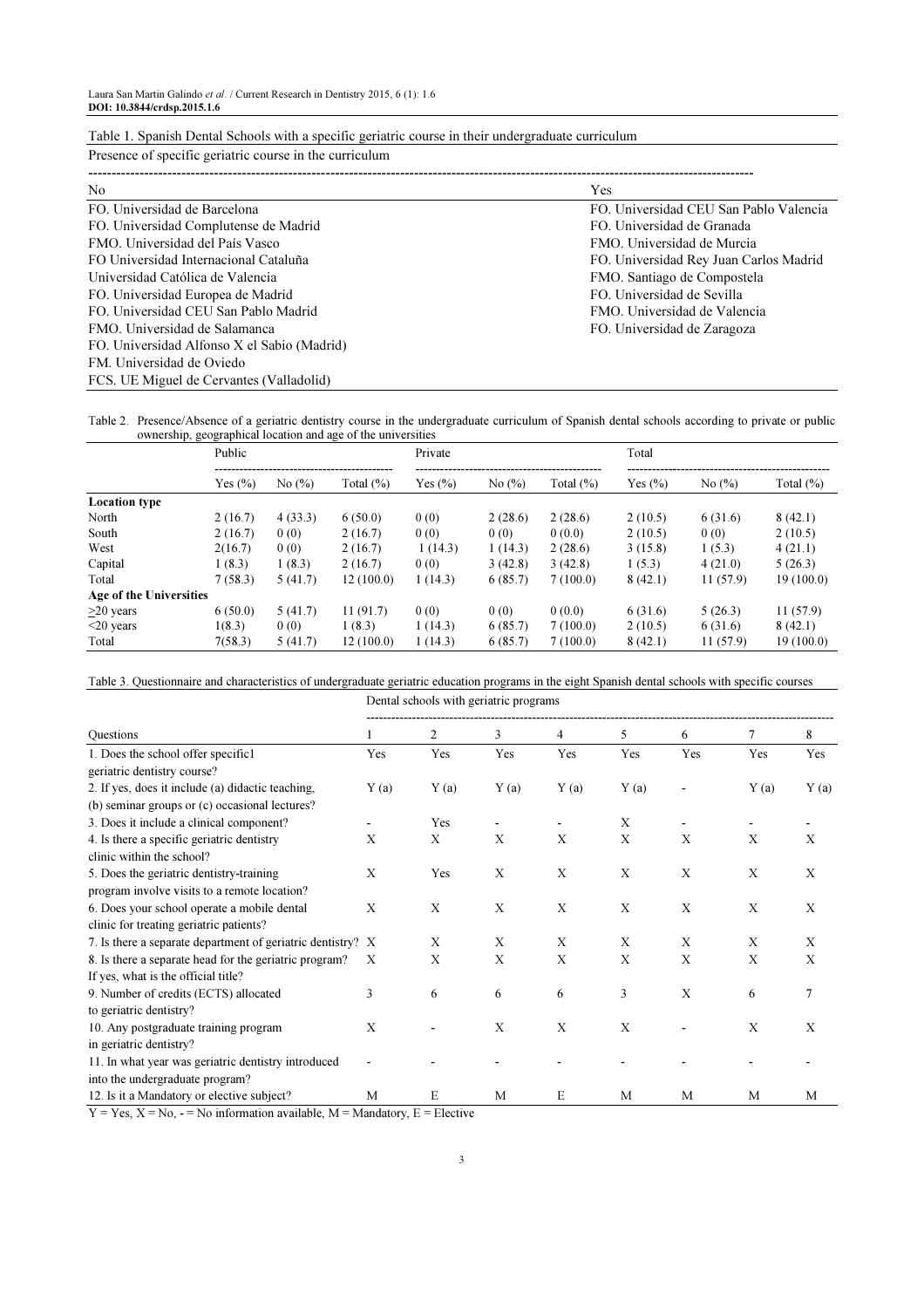#### Discussion

The increasing size of the elderly population in Spain has underlined the need for the dental profession to pay particular attention to the oral health needs of older patients. Many older people have complex systemic health problems sometimes due to physiologic changes and dentists should be well prepared to provide care for these patients. Dental graduates should be able to interpret the aging process, common medical conditions, sociologic, psychosocial factors and their impact on oral health.

This paper is the first in a series which seeks to serve as a wake up call for the Spanish dental profession towards the new role that it ought to play as custodians of the oral health of an aging population and in preparing the next generation of dental professionals to provide dental care competently for them.

Dentistry in Spain is mainly private and dental coverage by the National Health System for the elderly is limited to extractions, so elderly (and indeed all adult) patients must pay the cost of dental care themselves. The need for preventive programs and prosthodontic treatment is evident among this group. According to the last oral health survey in Spain 20% of elderly had never brushed their teeth and the prevalence of dental caries was high (DMFT =  $14.66$ ) (Llodra Calvo, 2010). Furthermore, the percentage of treated decay was only  $12\%$  (IR = 12.3) (Llodra Calvo, 2010). These data suggest the need for improvements in oral health care for the elderly in Spain (Llodra Calvo, 2010). Additionally, there are groups including institutionalized elderly or those who are functionally dependent, with a poor oral health status.

The role of dental education is very important in developing the competencies of dentists and designing dental health policies. Community health outcome is shown to be directly related to the education of health providers (Pritchard, 2003; Nitschke et al., 2008). Educational programs in Geriatric Dentistry provide students an understanding of the complexities of aging and equip them with the knowledge and skills needed to render comprehensive oral health care to this population.

Dental educational system in Spain is a five-year DMD program that begins following high school graduation. Variations in teaching programs concerning geriatric dentistry among dental schools are evident, but this is also evident in the rest of the dental schools in Europe (Kossioni and Karkazis, 2006). The findings from this study show that Geriatric dentistry has not developed as a separate subject in majority of schools. Currently, there are no dental specialties in Spain and hence a lack of education at the postgraduate level in this and indeed all fields of oral care.

It is worthy of note that none of the schools have a specific geriatric dentistry clinic and it was of concern that geriatric dentistry was not taught at eleven universities.

In Europe, the Association for Dental Education in Europe (ADEE) has agreed that the undergraduate curriculum should include specific content on care for the elderly and that the competences of dental students should be extended to include a clinical/didactic program in geriatric dentistry (Kossioni et al., 2009).

Globally, there are significant perceived barriers to teaching geriatric dentistry at the DMD level and these have remained the same in the last three decades<sup>15</sup>. One major obstacle is the paucity of trained faculty members to teach the discipline. Others are a crowded curriculum and monetary concerns (Ettinger, 2010; Issrani et al., 2012). The promotion of geriatric dentistry has to occur at different levels: Dental education (undergraduate, postgraduate and continuing education), professional organizations and collaborations between health services and policies. As efforts are being made to address these gaps, the ultimate goal for all dental schools should be the creation of separate departments of Geriatric dentistry. Efforts must also be geared towards faciliting research that will help improve the care of the geriatric population and Spanish researchers must join their global colleagues in the search for improved services and care for the elderly.

It is important to identify the variables that explain the use of health services by elderly population, so geriatric programs also have to consider social factors to provide affordable, accessible and equitable health care to this population. Barriers like transportation, financial and family problems have been identified as issues which lead to missed appointments (Fabiano et al., 2005). When collecting the limited information regarding the content of geriatric dentistry program, we identified that none of schools operated a mobile dental clinic for treating geriatric patients. Only one school has a program that involves visits to nursing homes. Dental care systems for institutionalized elderly people, aimed at improving dental care access for geriatric patients should be a major part of the programs of all dental schools.

This study has some limitations; Firstly, the Bologna Process has transformed dental degrees. Spain has made significant changes to accommodate the European Higher Education Area Programs, hence, available information is limited. Further studies are needed in the following year when Bologna Process would be finally established for assessing the status of Geriatric Dentistry in Spain. A second limitation has been that the data analyzed in this study, were collected from websites and as a result some may have been out of date.. It is possible that data collected from face-to-face interviews would have been different and that some infomation may have been missed. Dental institutions have an important role to play, not only in the training of dental professionals but also in the planning of oral health services for the elderly, promoting geriatric oral health education and initiating and facilitating focused policies at local, provincial and national levels, thereby enhancing the oral health of the increasingly elderly population. Dental schools must equip trainees with the knowledge required to design and execute oral health promotion strategies that focus, not only on dental factors but also, on the life and cultural characteristics of older adults. Geriatric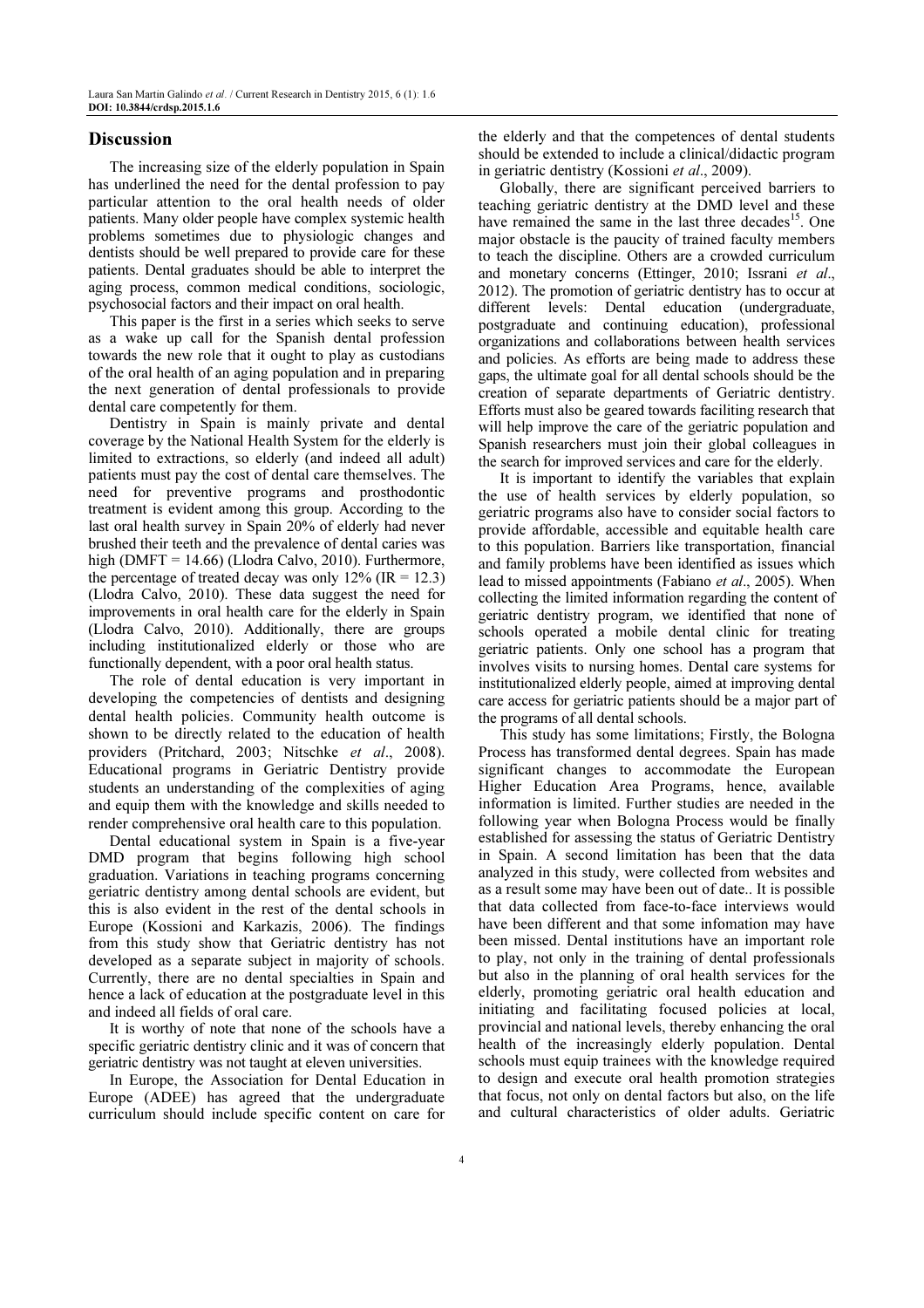dentistry programs must encompass not only the treatment of oral diseases and conditions, but in addition should emphasize the prevention of oral diseases and conditions to enhance oral health status and the quality of life (Ogunbodede, 2013).

## Conclusion

This study provides background to the current status of geriatric dentistry in Spain. The results suggest that there is a need to develop the curriculum content, design, implementation and evaluation of geriatric dentistry programs. Research should focus on assessing the access to and improvement in the oral care of the elderly population. Dental schools, organizations, local and state governments need to work together, using a multidisciplinary approach, in responding to the unmet needs of the elderly population.

## Acknowledgment

The authors would like to thank the Vicerrectorado de Investigacion of the University of Seville and Harvard School of Dental Medicine. We would also like to thank the following clinicians who participated in the study; Eni Obadan, MPH Resident, Dental Public Health, Doctor of Medical Science (DMSc) Candidate, Department of Oral Health Policy and Epidemiology Harvard School of Dental Medicine (HSDM), Jane Barrow Director of HSDM's Office of Global Health and Brian Swann, clinical instructor in oral health policy and epidemiology at HSDM and Chief of Dental Services at Cambridge Health Alliance.

## Conflicts of Interest

The authors declare that they have no competing interests.

## Author's Contribution

LSM and EOO conceptualized and designed the study, LSM and DR collected the data, LSM and EOO analyzed the data. LSM and KE drafted the manuscript. KE advised the study. All authors read and approved the final manuscript.

# Financial Support

No sponsor was involved in this study.

## References

Budtz-Jorgensen, E., 1999. Prosthodontics for the Elderly: Diagnosis and Treatment. 1st Edn., Quintessence Pub Co, ISBN-10: 0867153687, pp: 266.

- Bullock, A.D., D. Berkey and B.J. Smith, 2010. International education research issues in meeting the oral health needs of geriatric populations: An introduction. J. Dent. Edu., 74: 5-6. PMID: 20061523
- Ettinger, R.L., 2010. Meeting oral health needs to promote the well-being of the geriatric population: Educational research issues. J. Dent. Edu., 74: 29-35. PMID: 20061527
- Fabiano, J.A., D.P. Waldrop, T.H. Nochajski, E.L. Davis and L.J. Goldberg, 2005. Understanding dental students' knowledge and perceptions of older people: Toward a new model of geriatric dental education. J. Dent. Edu., 69: 419-33. PMID: 15800255
- Fiske, J., 2000. The delivery of oral care services to elderly people living in a noninstitutionalized setting. J. Public Health Dent., 60: 321-325. DOI: 10.1111/j.1752-7325.2000.tb03342.x
- Gerritsen, A.E., P.F. Allen, D.J. Witter, E.M. Bronkhorst and N.H. Creugers, 2010. Tooth loss and oral health-related quality of life: A systematic review and meta-analysis. Health Qual. Life Outcomes. DOI: 10.1186/1477-7525-8-126
- IMGD, 2012. Innovative models in geriatric dentistry.
- Issrani, R., R. Ammanagi and V. Keluskar, 2012. Geriatric dentistry--meet the need. Gerodontology. DOI: 10.1111/j.1741-2358.2010.00423.x
- Kossioni, A., J. Vanobbergen, J. Newton, F. Müller and R. Heath, 2009. European college of gerodontology: Undergraduate curriculum guidelines in gerodontology. Gerodontology, 26: 165-171. DOI: 10.1111/j.1741-2358.2009.00296.x
- Kossioni, A.E. and H.C. Karkazis, 2006. Development of a gerodontology course in Athens: A pilot study. Eur. J. Dent. Edu., 10: 131-136.
	- DOI: 10.1111/j.1600-0579.2006.00402.x
- Llodra Calvo, J.C., 2010. Spanish dental health survey. Revistas de Collegio Odontologistas y Estamologicos, 17: 13-46.
- Mohammad, A.R., P.M. Preshaw and R.L. Ettinger, 2003. Current status of predoctoral geriatric education in U.S. dental schools. J. Dent. Edu., 67: 509-514. PMID: 12809185
- NISS, 2011. Junta de estadística instituto geográfico y estadístico. Jaume García Villar.
- Nitschke, I., B.A. Sobotta and T. Reiber, 2008. Undergraduate education in gerodontology in Germany: The leipzig programme. Gerodontology, 25: 135-141.

DOI: 10.1111/j.1741-2358.2008.00222.x

Ogunbodede, E.O., 2013. Population ageing and the implications for oral health in Africa. Gerodontology, 30: 1-2. DOI: 10.1111/ger.12041